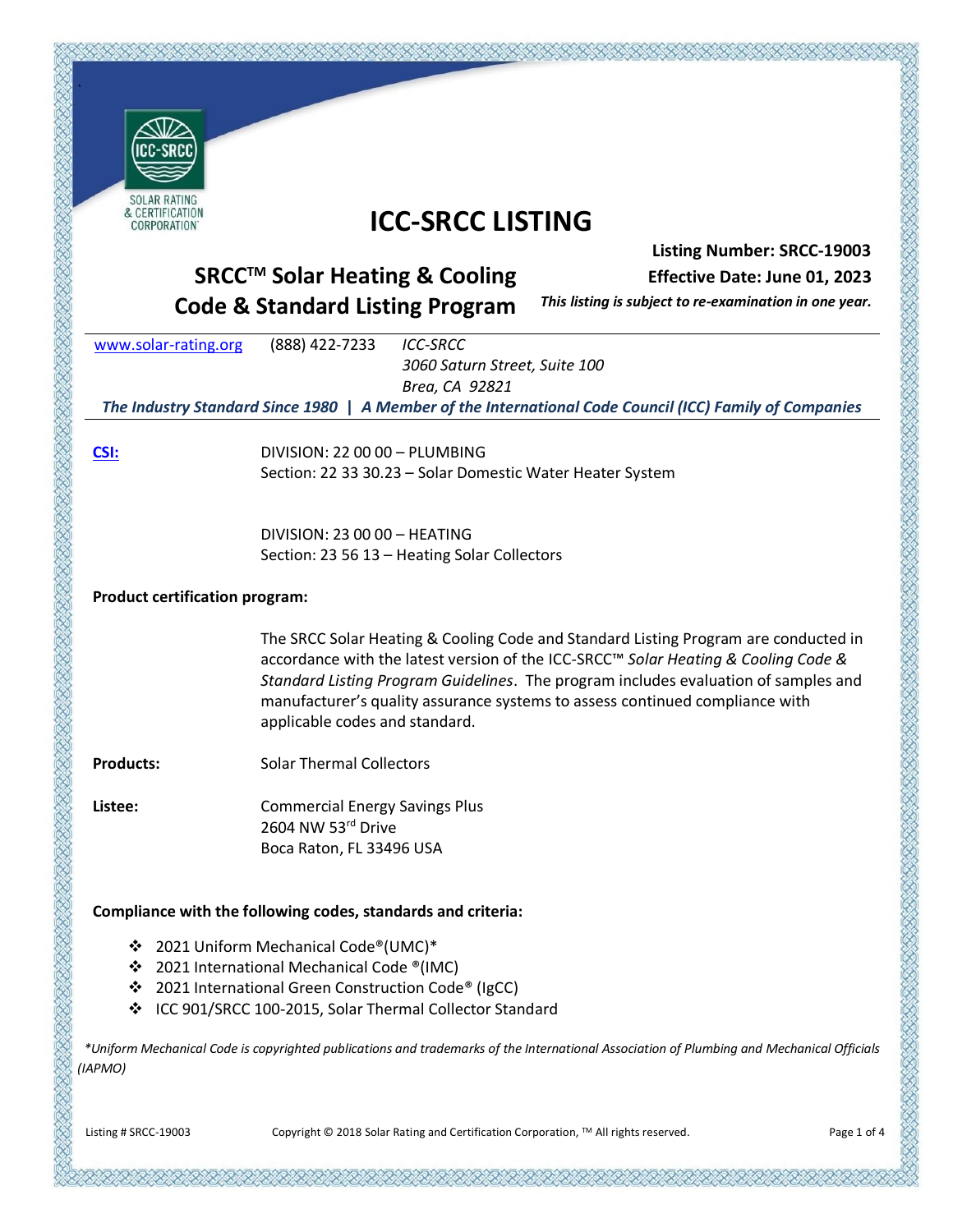

#### **Models:**

The solar heating and/or cooling products listed below have been evaluated by the Solar Rating & Certification Corporation™ (ICC-SRCCTM), an ISO/IEC 17065 accredited and EPA recognized Certification Body, in accordance with the *ICC-SRCC Solar Heating & Cooling Code and Standard Listing Program Operating Guidelines*, and has been listed by the ICC-SRCC to the codes and standards above. This award of listing is subject to all terms and conditions of the *ICC-SRCC Solar Heating & Cooling Code & Standard Listing Program Agreement* and the documents incorporated therein by reference. Where solar collectors are listed, all sizes of the collector model are listed.

#### **Solar Thermal Collectors**

| <b>Collector Type</b> | <b>Brand Name</b> | <b>SRCC OG-100 Certification Number*</b> |
|-----------------------|-------------------|------------------------------------------|
| Glazed Flat Plate     | STC100            | 10002093                                 |



*\* Collector certification to the SRCC OG-100 programs may be obtained on the SRCC website a[t www.solar-rating.org](http://www.solar-rating.org/)*

# **Installation:**

Solar collectors must be installed in accordance with the manufacturer's published installation instruction, the applicable code(s) and this listing. Where differences exist, the instructions in this listing must govern.

All individual components of the collector which may require periodic examination, adjustment, service and or maintenance must be easily and safely accessible by the owner in accordance with the codes in force at the installation site.

Interconnection of the collector to the solar energy system shall be made in a manner which will not result in excessive temperature or pressure in the auxiliary system or bypassing of safety devices of the auxiliary system.

Collectors and support shall be installed in such a manner that water flowing off the collector will not damage the building or cause premature erosion of the roof. Water tanks located in or above the living space shall be installed on a drip pan with a drain line to safely remove any excess liquid.

Structural supports shall be selected and installed in such a manner that thermal expansion of the collector and piping will not cause damage to the collector, structural frame or building. Hangers shall provide adequate support and correct pitch of piping and shall be designed to avoid compressing or damaging any pipe insulation material.

Listing # SRCC-19003 Copyright © 2018 Solar Rating and Certification Corporation, TM All rights reserved. Page 2 of 4

あかだかだだだがたいだいがたいがたいだいがたいだいがたいだいがたいだいがく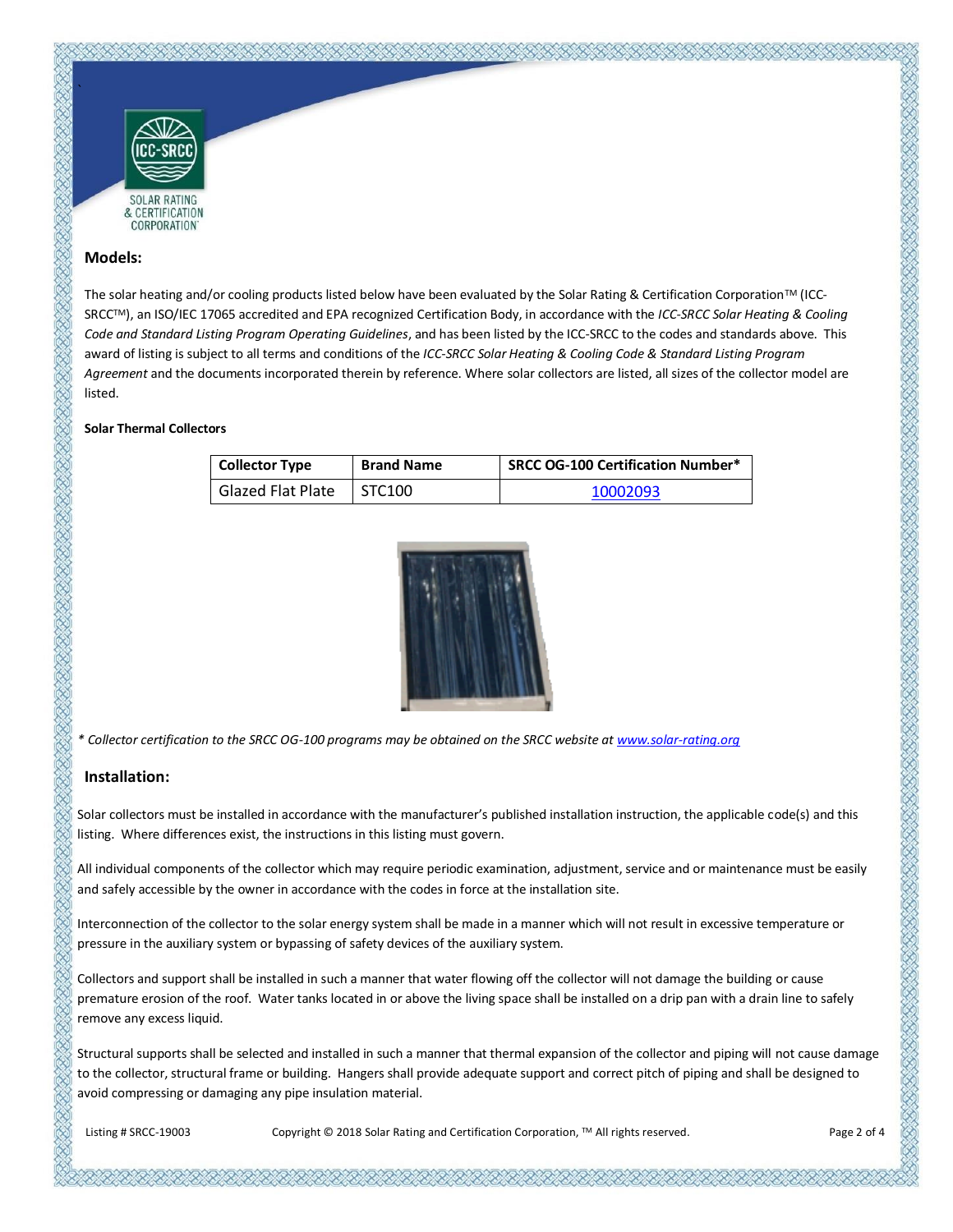

& CERTIFICATION **CORPORATION** 

## **Conditions of Listing:**

- 1. System components shall be installed in accordance with the manufacturer's published installation instructions and the applicable code(s).
- 2. Access to the collector for maintenance and inspection shall be provided in accordance with manufacturer's instructions and local codes.
- 3. Collector shall not be installed below flood elevation level.
- 4. Collector shall only be used with water or aqueous solutions of ethylene glycol or propylene glycol up to 100% concentration per manufacturer's requirements.
- 5. Relief valves shall discharge to an approved receptor for disposal in accordance with local codes and requirements.
- 6. Each installation must be pressure-tested for leaks in the presence of the code official or code official's designated representative.
- 7. Collector shall be installed such that fire-stopping shall be possible at the time of installation, if required by local codes and ordinances.
- 8. Collector shall not reduce or increase humidity, temperature or thermal radiation beyond acceptable levels or interfere with required headroom or air circulation space.
- 9. Neither wind loading nor the additional weight of filled collectors shall exceed the live or dead load ratings of the building, roof, roof anchorage, foundation or soil. Collector supports shall not impose undue stresses on the collectors. The design load shall be as specified by the codes in force at the installation site and shall include and additional load due to snow accumulation for applicable locations.
- 10. Collector is manufactured by CESP in Boca Raton, FL under a quality control program with surveillance inspection every other year conducted in accordance with the requirements of ICC-SRCC.

### **Marking:**

Models listed above were evaluated to the codes and standards listed in accordance with *the ICC-SRCC Rules for Solar Heating & Cooling Product Listing Reports* and are eligible to display the following mark as governed by the *ICC-SRCC Rules for Certificate & Mark Use*.



Each device or component shall also be permanently marked with manufacturer's name or trademark, model name and/or number, recommended working fluids, maximum working temperature and pressure, and recommended flow rate(s).

Any operation, maintenance and installation instruction manuals from the manufacturer shall be supplied with the collector. Supplier's contact information shall be included with these documents.

Listing # SRCC-19003 Copyright © 2018 Solar Rating and Certification Corporation, TM All rights reserved. Page 3 of 4

ほぼかいかいだいがたかいがたいたいかいかいだいがたいだいがく かわだいがく